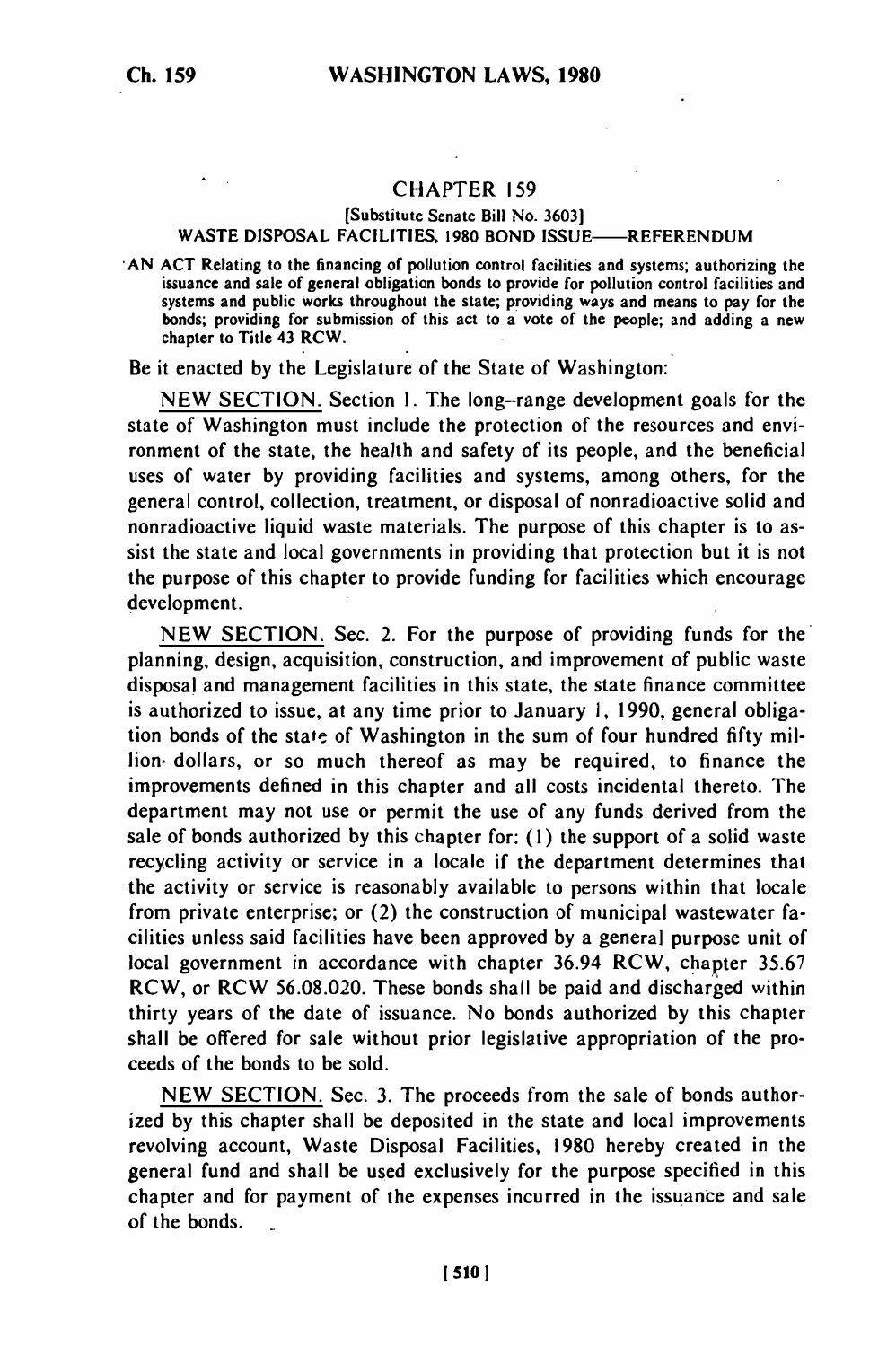**NEW** SECTION. Sec. 4. The proceeds from the sale of the bonds deposited in the state and local improvements revolving account, Waste Disposal Facilities, 1980 of the general fund under the terms of this chapter shall be administered by the state department of ecology subject to legislative appropriation. The department may use or permit the use of any funds derived from the sale of bonds authorized under this chapter to accomplish the purpose for which the bonds are issued by direct expenditures and by grants or loans to public bodies, including grants to public bodies as costsharing funds in any case where federal, local, or other funds are made available on a cost-sharing basis for improvements within the purposes of this chapter. The department shall ensure that funds derived from the sale of bonds authorized under this chapter do not constitute more than seventyfive percent of the total cost of any waste disposal or management facility. Not more than two percent of the proceeds of the bond issue may be used by the department of ecology in relation to the administration of the expenditures, grants, and loans.

At least one hundred fifty million dollars of the proceeds of the bonds authorized by this chapter shall be used exclusively for waste management systems capable of producing renewable energy or energy savings as a result of the management of the wastes., "Renewable energy" means, but is not limited to, the production of steam, hot water for steam heat, electricity, cogeneration, gas, or fuel through the use of wastes by incineration, refusederived fuel processes, pyrolysis, hydrolysis, or bioconversion, and energy savings through material recovery from waste source separation and/or recycling.

The department of ecology shall present a progress report of actual projects committed by the department to the senate committee on ways and means and the house of representatives committee on appropriations no later than November 30th of each year.

Integration of the management and operation of systems for solid waste disposal with systems of liquid waste disposal holds promise of improved waste disposal efficiency and greater environmental protection and restoration. To encourage the planning for and development of such integration, the department may provide for special grant incentives to public bodies which plan for or operate integrated waste disposal management systems.

NEW SECTION. Sec. 5. Unless the context clearly requires otherwise, the definitions in this section apply throughout this chapter.

(I) "Waste disposal and management facilities" means any facilities or systems owned or operated by a public body for the control, collection, storage, treatment, disposal, recycling, or recovery of nonradioactive liquid wastes or nonradioactive solid wastes, or a combination thereof, including but not limited to, sanitary sewage, storm water, residential, industrial,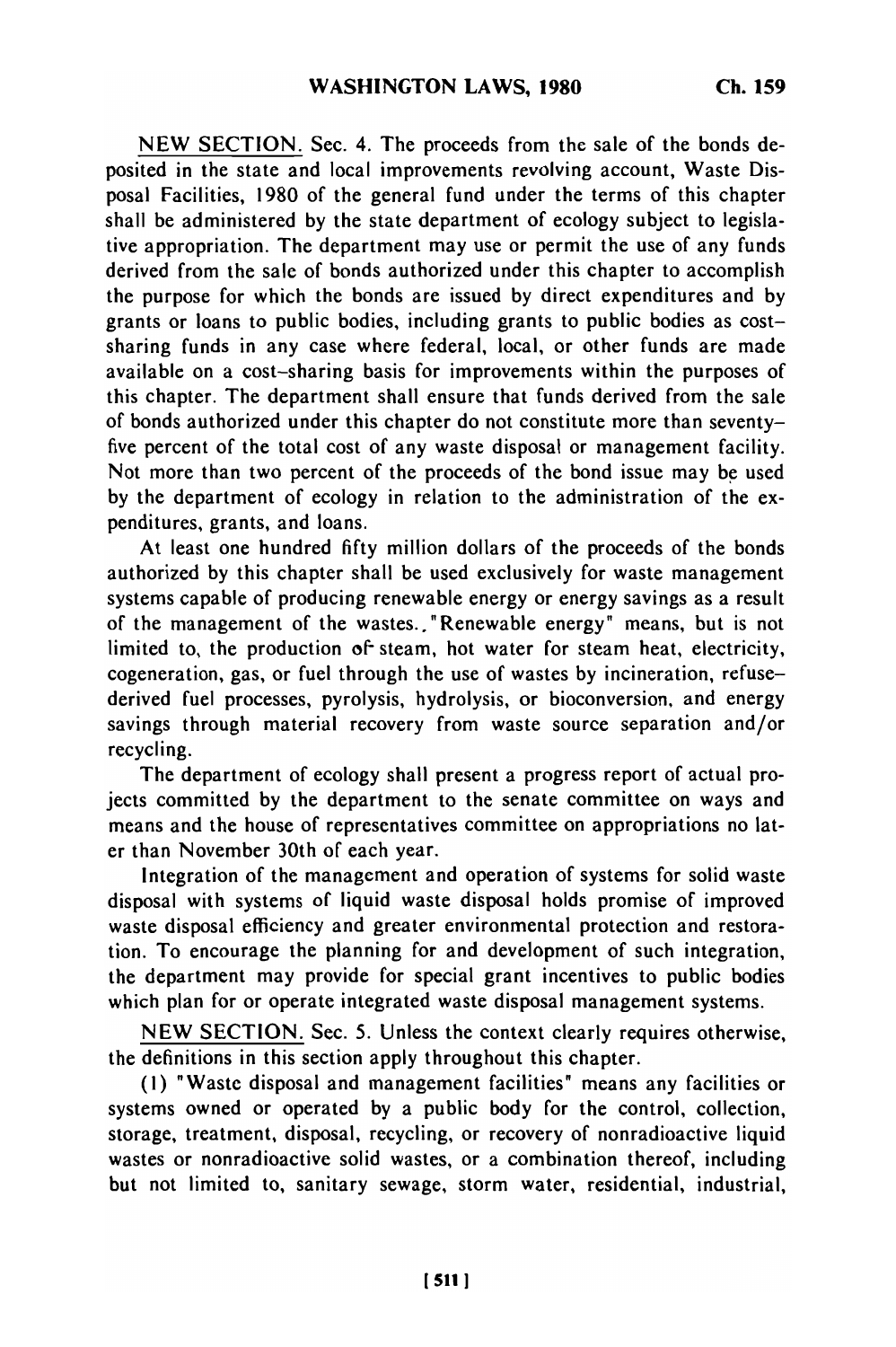commercial, and agricultural wastes, and concentrations of organic sediments waste, inorganic nutrients, and toxic materials which are causing environmental degradation and loss of the beneficial use of the environment, and material segregated into recyclables and nonrecyclables. Waste disposal and management facilities may include all equipment, utilities, structures, real property, and interest in and improvements on real property necessary for or incidental to such purpose. As used in this chapter, the phrase "waste disposal and management facilities" shall not include the acquisition of equipment used to collect residential or commercial garbage.

(2) "Public body" means the state of Washington or any agency, political subdivision, taxing district, or municipal corporation thereof, an agency of the federal government, and those Indian tribes now or hereafter recognized as such by the federal government.

(3) "Control" means those measures necessary to maintain and/or restore the beneficial uses of polluted land and water resources including, but not limited to, the diversion, sedimentation, flocculation, dredge and disposal, or containment or treatment of nutrients, organic waste, and toxic material to restore the beneficial use of the state's land and water resources and prevent the continued pollution of these resources.

(4) 'Planning' means the development of comprehensive plans for the purpose of identifying state-wide or regional needs for specific waste disposal facilities as well as the development of plans specific to a particular project.

(5) 'Department' means the department of ecology.

NEW SECTION. Sec. 6. The state finance committee is authorized to prescribe the form, terms, conditions, and covenants of the bonds, the time or times of sale of all or any portion of them, and the conditions and manner of their sale and issuance. None of the bonds authorized in this chapter shall be sold for less than their par value.

NEW SECTION. Sec. 7. When the state finance committee has decided to issue the bonds, or a portion thereof, it may, pending the issuing of the bonds, issue, in the name of the state, temporary notes in anticipation of the money to be derived from the sale of the bonds, which notes shall be designated as "anticipation notes." Such portion of the proceeds of the sale of the bonds as may be required for this purpose shall be applied to the payment of the principal of and interest on any of these anticipation notes which have been issued. The bonds and notes shall pledge the full faith and credit of the state of Washington and shall contain an unconditional promise to pay the principal and interest when due. The state finance committee may authorize the use of a printed facsimile of the seal of the state of Washington in the issuance of the bonds and notes.

NEW SECTION. Sec. 8. The waste disposal facilities bond redemption fund shall be used for the purpose of the payment of the principal of and